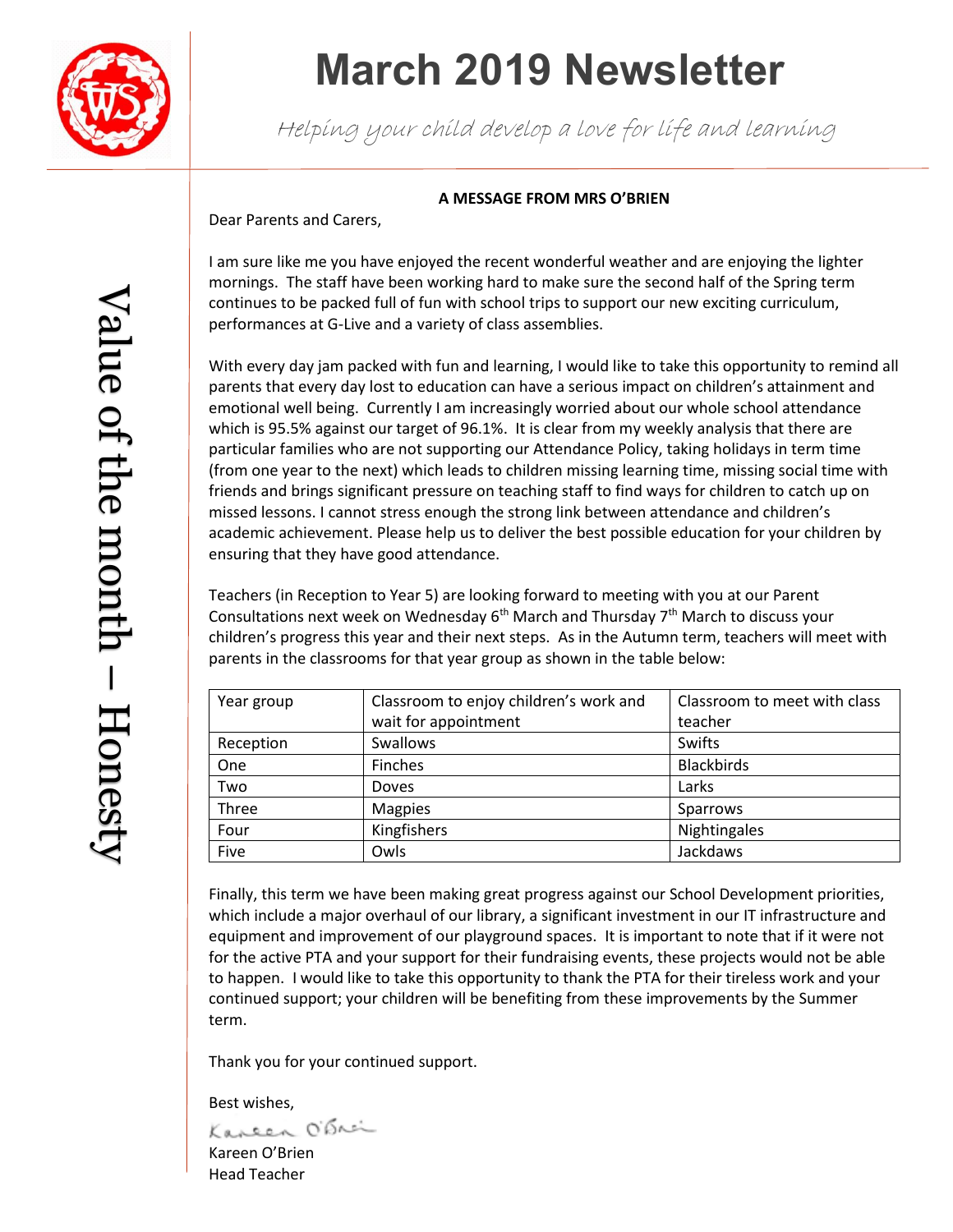



# **THE GREAT BRITISH SPRING CLEAN: HEROES WANTED It's time to clean up the village**

- Saturday  $2^{nd}$  March, 10.00am 12.00 noon
- Meet at the Community Centre, Fairlands
- Refreshments afterwards
- Gloves and equipment provided

### **WORKING PARTY - SATURDAY 30TH MARCH 9.30AM**

Q. Can you spare a couple of hours to help tidy up around our school?

- $\triangleright$  We are planning a working party of staff and parents to get our school grounds tidy and ready for the summer term. We would like to clear up leaves, tidy borders and maintain our outdoor areas. There are some specific jobs we would like help with and lots of general tidying, sorting out and clearing up. Q. Are you a tree surgeon?
- $\triangleright$  We need help to prune our willow arch and shrubs in the environmental area.
- Q. Do you have a pressure washer?
- $\triangleright$  The parasols on the raised playground need cleaning, as do the picnic benches.
- Q. Are you a builder/bricklayer?
- There are bricks that need relaying in some of our raised borders

If you can help, please can you let Mrs Sherlock know by email [rsherlock@worplesdon.surrey.sch.uk](mailto:rsherlock@worplesdon.surrey.sch.uk) Thank you  $\odot$ .

## **TEACHING AND CELEBRATING OF VALUES**

In assemblies we have been thinking about 'freedom', focusing on having the **right** to act, speak, or think (with respect). If you have any examples of your child(ren) demonstrating the school value of 'freedom' at home, Mrs O'Brien would love to hear about it (via my email: [head@worplesdon.surrey.sch.uk\)](mailto:head@worplesdon.surrey.sch.uk) so she can give them a 'special head teacher note of thanks'.





# **PARENTMAIL**

We have had a number of parents saying that they can not request performance tickets, as when they try to submit the form, it will not let them. What you need to do is… in the boxes where you have to enter a number, please type the word. For example instead of 0, type None. We hope this works/helps!  $\odot$ 

#### **LOST PROPERTY BOXES**

We now have two extra lost property boxes located in The Aviary, one is situated on the ground floor and one on the first floor. If your child's classroom is in this building and they have lost a piece of uniform please check these boxes. If no luck, please feel free to check the basket at the end of the Year 3 corridor.

#### **COMIC RELIEF – 15TH MARCH 2019**

Comic Relief is a charity we always support. This year the school council have decided to ask for contributions (minimum donation £1) in exchange for children wearing mufti clothes on Friday 15<sup>th</sup> March. There is also an opportunity for children to take part in a 'design a nose competition'. Pupils will need to pay 50p per entry and bring in their design (picture, painting, collage or model) for the Friday morning. There will be prizes for winning noses – have fun!

### **YEAR 5 & 6 DISCO REMINDER – 15th March 2019 6.30pm – 8.00pm**

If you are able to help at the above event, please contact the PTA o[n worplesdonprimarypta@gmail.com,](mailto:worplesdonprimarypta@gmail.com) thank you  $\odot$ .